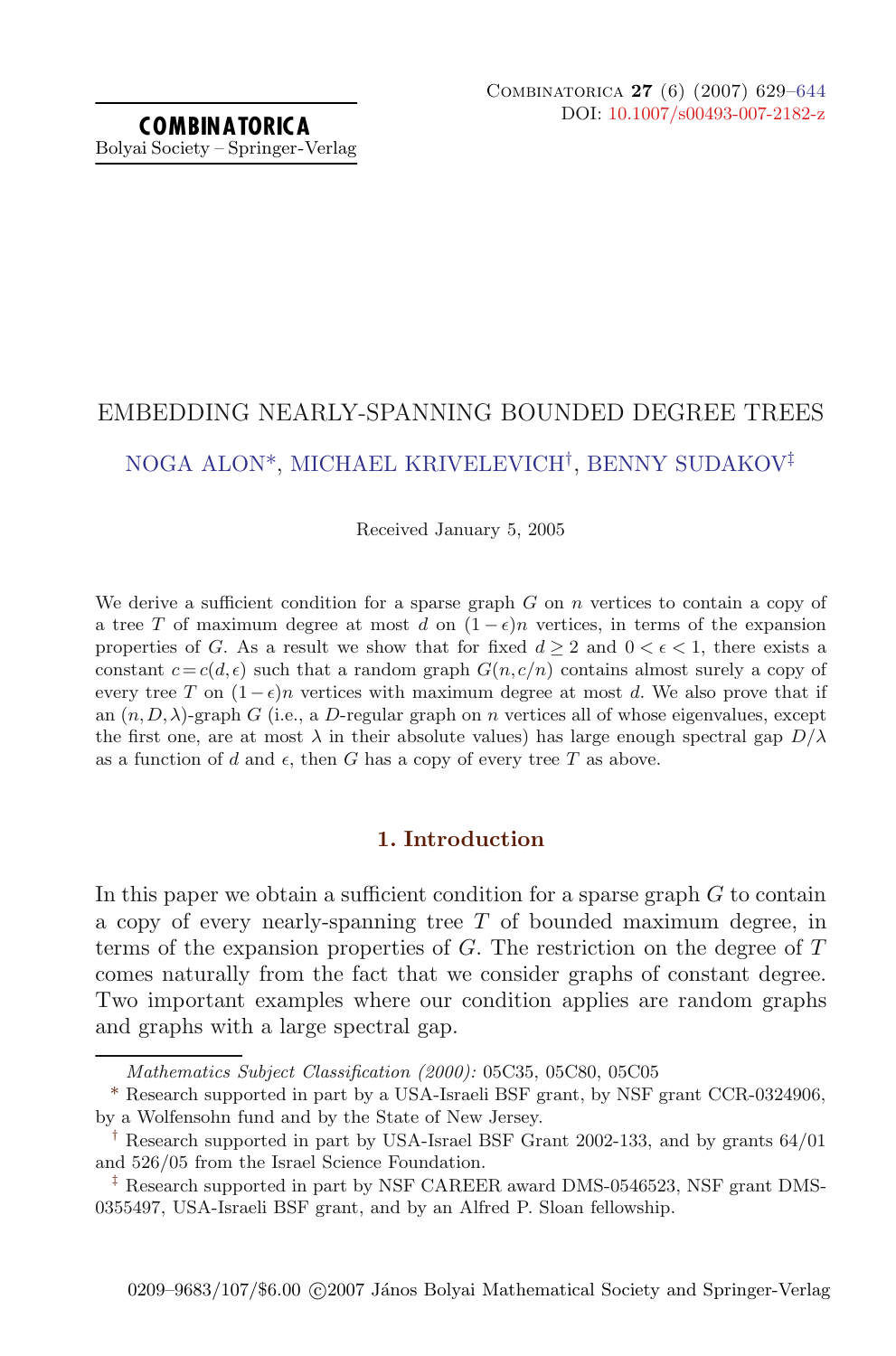The random graph  $G(n, p)$  denotes the probability space whose points are graphs on a fixed set of  $n$  vertices, where each pair of vertices forms an edge, randomly and independently, with probability  $p$ . We say that the random graph  $G(n, p)$  possesses a graph property  $\mathcal P$  almost surely, or a.s. for short, if the probability that  $G(n, p)$  satisfies P tends to 1 as the number of vertices n tends to infinity.

The problem of existence of large trees with specified shape in random graphs has a long history with most of the results being devoted to finding a long path. Erdős conjectured that a random graph  $G(n, c/n)$  a.s. contains a path of length at least  $(1-\alpha(c))n$ , where  $\alpha(c)$  is a constant smaller than one for all  $c > 1$  and  $\lim_{c \to \infty} \alpha(c) = 0$ . This conjecture was proved by Ajtai, Komlós and Szemerédi [1] and, in a slightly weaker form, by Fernandez de la Vega  $[11]$ . These results were significantly improved by Bollobás  $[5]$ , who showed that  $\alpha(c)$  decreases exponentially in c. Finally Frieze [16] determined the correct speed of convergence of  $\alpha(c)$  to zero and proved that  $\alpha(c)$  =  $(1+o(1))ce^{-c}$ .

The question of existence of large trees of bounded degree other than paths in sparse random graphs was studied by Fernandez de la Vega in [12]. He proved that there exist two constants  $a_1 > 0$  and  $a_2 > 0$  such that for a fixed tree T of order  $n/a_1$  with maximum degree at most d the random graph  $G(n, c/n)$  with  $c = a_2d$  almost surely contains T. The constant  $a_1$  in this result is rather large and allows to embed only trees that occupy a small proportion of the random graph. Also, observe that Fernandez de la Vega's result gives the almost sure existence of a *fixed* tree  $T$ , and not of all such trees simultaneously.

Our first theorem improves the result of Fernandez de la Vega and generalizes the above mentioned results on the existence of long paths. It shows that the sparse random graph contains almost surely every nearly-spanning tree of bounded degree.

**Theorem 1.1.** Let  $d \geq 2$ ,  $0 < \varepsilon < 1/2$  and let

$$
c \ge \frac{10^6 d^3 \log d \log^2(2/\varepsilon)}{\varepsilon}.
$$

Then almost surely the random graph  $G(n, c/n)$  contains every tree of max*imum degree at most d on*  $(1 - \varepsilon)n$  *vertices.* 

Results guaranteeing the existence of a long path in a sparse graph can be obtained in a more general situation when the host graph has certain expansion properties. Given a graph  $G = (V, E)$  and a subset  $X \subset V$  let  $N_G(X)$  denote the set of all neighbors of vertices of X in G. Using his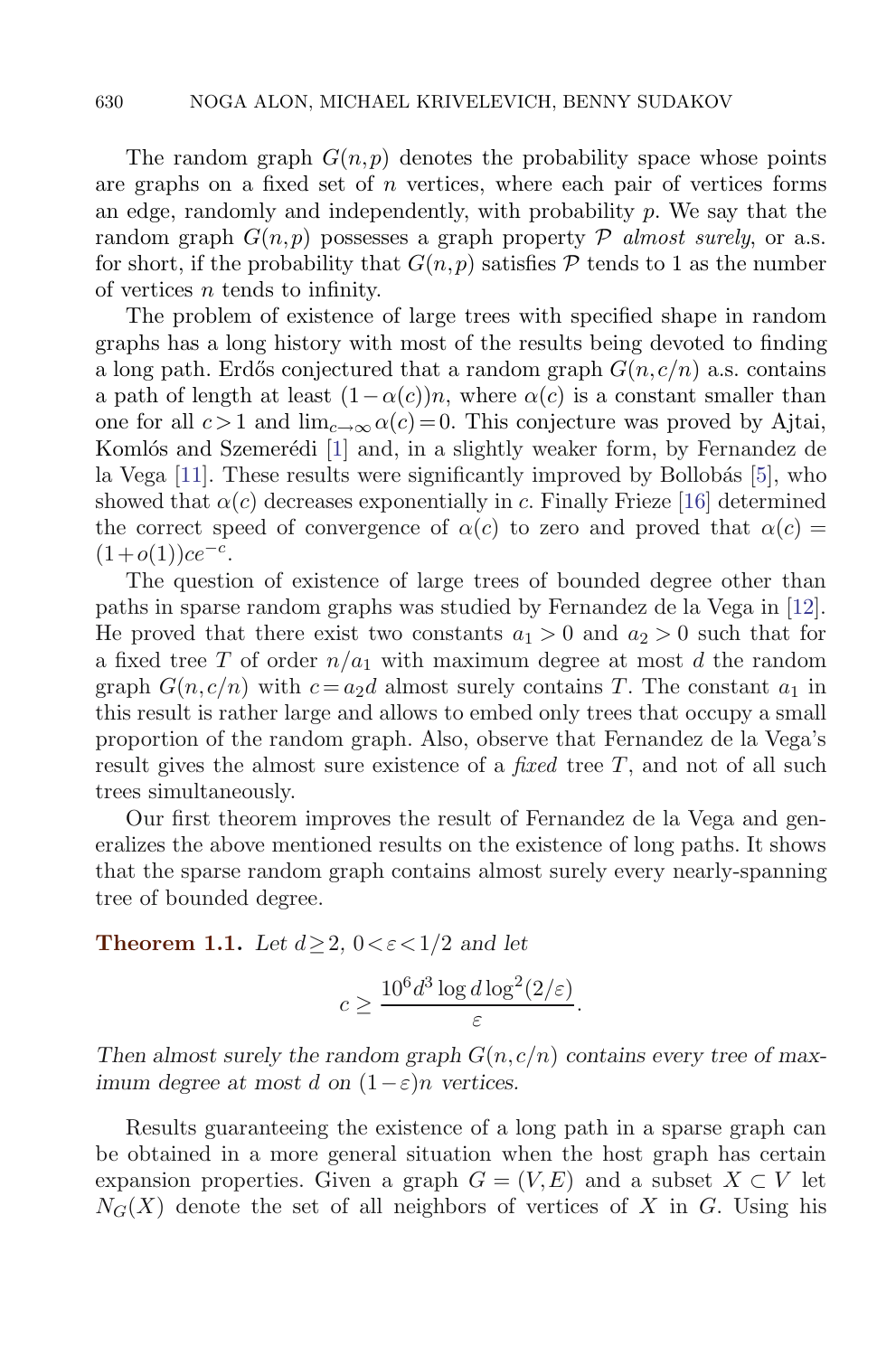celebrated rotation-extension technique, Pósa [18] proved that if for every X in G with  $|X| \leq k$  we have that  $|N_G(X) \setminus X| \geq 2|X|-1$ , then G contains a path of length 3k−2. A remarkable generalization of this result from paths to trees of bounded degree was obtained by Friedman and Pippenger [15]. They proved that if  $|N_G(X)| \geq (d+1)|X|$  for every set X in G with  $|X| \leq 2k-2$ , then  $G$  contains every tree with  $k$  vertices and maximum degree at most  $d$ . Note that this result allows to embed only trees whose size is relatively small compared to the size of G. What if we want to embed trees which are nearlyspanning? It turns out that a slightly stronger expansion property, based on the spectral gap condition, is already enough to attain this goal.

For a graph G let  $\lambda_1 \geq \lambda_2 \geq \cdots \geq \lambda_n$  be the eigenvalues of its adjacency matrix. The quantity  $\lambda(G) = \max_{i \geq 2} |\lambda_i|$  is called the second eigenvalue of G. A graph  $G = (V, E)$  is called an  $(n, D, \lambda)$ -graph if it is D-regular, has n vertices and the second eigenvalue of G is at most  $\lambda$ . It is well known (see, e.g., [3] for more details) that if  $\lambda$  is much smaller than the degree D, then G has strong expansion properties, so the ratio  $D/\lambda$  could serve as some kind of measure of expansion of G. Our next result shows that an  $(n, D, \lambda)$ -graph G with large enough spectral gap  $D/\lambda$  contains a copy of every nearly-spanning tree with bounded degree.

**Theorem 1.2.** Let  $d \geq 2$ ,  $0 \lt \epsilon \lt 1/2$  and let G be an  $(n, D, \lambda)$ -graph such *that*

$$
\frac{D}{\lambda} \ge \frac{160d^{5/2}\log(2/\varepsilon)}{\varepsilon}.
$$

*Then* G contains a copy of every tree T with  $(1 - \varepsilon)n$  vertices and with *maximum degree at most* d*.*

Our main results are tightly connected to the notion of universal graphs. For a family  $H$  of graphs, a graph G is  $H$ -universal if G contains every member of  $H$  as a (not necessarily induced) subgraph. The construction of sparse universal graphs for various families arises in several fields such as VLSI circuit design, data representation and parallel computing (see, e.g., the introduction of [2] for a short survey and relevant references). Our two main results show that sparse random graphs and pseudo-random graphs on  $n$  vertices are universal graphs for the family of bounded-degree trees on  $(1-\varepsilon)n$  vertices. Quite an extensive research exists on universal graphs for trees  $[4]$ ,  $[7]$ ,  $[8]$ ,  $[9]$ ,  $[10]$ ,  $[15]$ . The most interesting result is that of Bhatt et al. who showed in [4] that there exists a universal graph  $G$  on  $n$ vertices for the family of trees on  $n$  vertices with maximum degree  $d$ , whose maximum degree is bounded by a function of d. It is instructive to compare our results with those of [4]: they succeed in embedding spanning trees as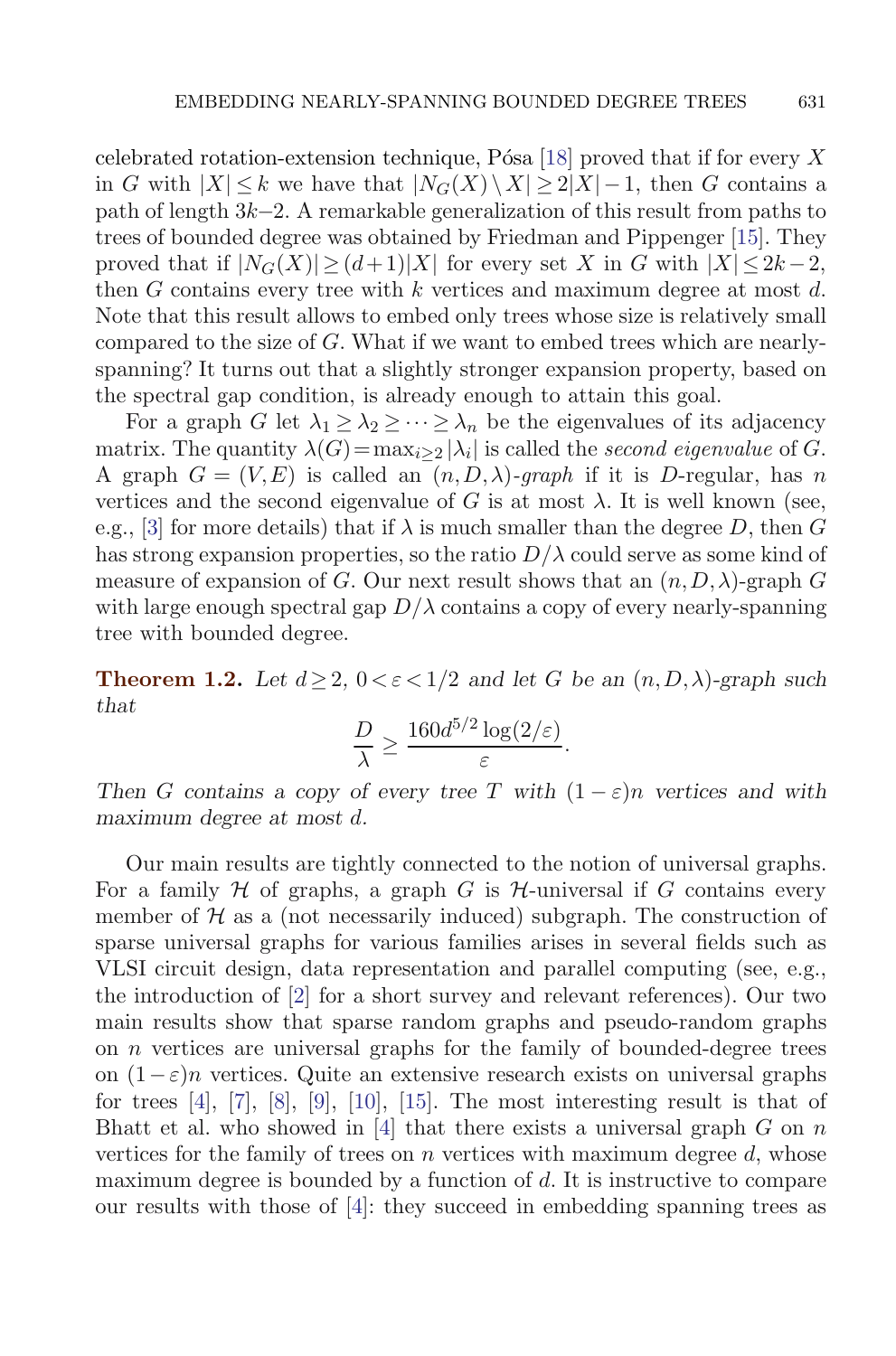opposed to nearly-spanning in our case; on the other hand, their universal graph is a concrete carefully constructed graph that has very dense pieces locally, while we provide a very large family of universal graphs possessing many additional properties that can be useful for obtaining further results on universal graphs.

The results of Theorem 1.1 and 1.2 can be deduced from a more general statement which we present next. We need the following definition.

**Definition 1.3.** Given two positive numbers c and  $\alpha < 1$ , a graph  $G = (V, E)$ is called an  $(\alpha, c)$ -expander if every subset of vertices  $X \subset V(G)$  of size  $|X| \leq \alpha |V(G)|$  satisfies:

$$
|N_G(X)| \ge c|X|.
$$

**Theorem 1.4.** Let  $d \geq 2$ ,  $0 \lt \epsilon \lt 1/2$ . Let  $G = (V, E)$  a graph on *n* vertices *of minimum degree*  $\delta = \delta(G)$  *and maximum degree*  $\Delta = \Delta(G)$ *. Let*  $n, \delta, \Delta$ *satisfy:*

*1. (order of graph is large enough)*

$$
n \ge \frac{480d^3\log(2/\varepsilon)}{\varepsilon};
$$

*2. (maximum degree is not too large compared to the minimum degree)*

$$
\Delta^2 \le \frac{1}{K} e^{\delta/(8K) - 1} \quad \text{where} \quad K = \frac{20d^2 \log(2/\varepsilon)}{\varepsilon}.
$$

*3.* (local expansion) Every induced subgraph  $G_0$  of  $G$  with minimum degree at least  $\frac{\varepsilon \delta}{40d^2 \log(2/\varepsilon)}$  is a  $\left(\frac{1}{2d+2}, d+1\right)$ -expander.

*Then* G contains a copy of every tree T on at most  $(1 - \varepsilon)n$  vertices of *maximum degree at most* d*.*

The rest of this paper is organized as follows. In the next two sections we show how Theorem 1.4 can be used to embed nearly-spanning trees of bounded degree in random and pseudo-random graphs. We present the proof of Theorem 1.2 first, since it is short and less technical, and then prove Theorem 1.1. In Section 4 we describe the plan of the proof of Theorem 1.4 and discuss some technical tools needed to fulfill this plan. The proof of this theorem appears in Section 5. The last section of the paper contains several concluding remarks and open problems.

Throughout the paper we make no attempts to optimize the absolute constants. To simplify the presentation, we often omit floor and ceiling signs whenever these are not crucial. Throughout the paper, log denotes logarithm in the natural base e.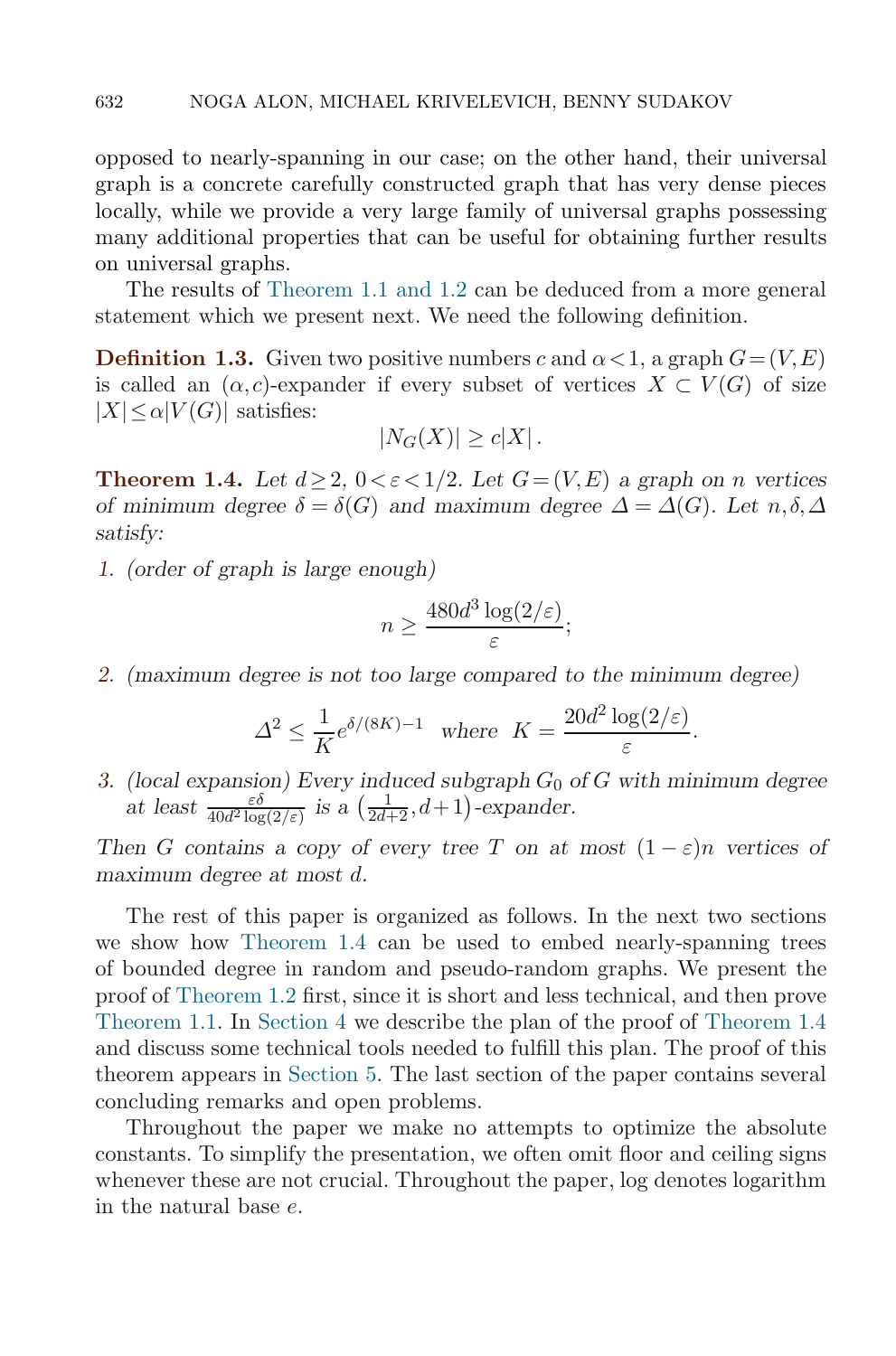## **2. Embedding in pseudo-random graphs**

In this section we prove Theorem 1.2. First we need the following lemma that shows that an  $(n,D,\lambda)$ -graph has the local expansion property required by Condition 3 of Theorem 1.4.

**Lemma 2.1.** *Let*  $d \geq 2$ *. Let*  $G = (V, E)$  *be an*  $(n, D, \lambda)$ -graph. Denote

$$
D_0 = \frac{2\lambda(d+1)}{\sqrt{d}}.
$$

*Then every induced subgraph*  $G_0$  *of*  $G$  *of minimum degree at least*  $D_0$  *is a*  $\left(\frac{1}{2d+2}, d+1\right)$ -expander.

**Proof.** We will use the following well known estimate on the edge distribution of an  $(n, D, \lambda)$ -graph G (see, e.g., [3], Corollary 9.2.5). For every two (not necessarily disjoint) subsets  $B, C \subseteq V$ , let  $e(B, C)$  denote the number of ordered pairs  $(u, v)$  with  $u \in B, v \in C$  such that uv is an edge. Note that if  $u, v \in B \cap C$ , then the edge uv contributes 2 to  $e(B, C)$ . In this notation,

$$
\left| e(B, C) - \frac{|B||C|D}{n} \right| \leq \lambda \sqrt{|B||C|}.
$$

Let U be a subset of vertices of G such that the induced subgraph  $G_0 =$  $G[U]$  has minimum degree at least  $D_0$ . Suppose that the claim is false. Then there exists a subset  $X \subset U$  of size  $|X| = t \leq |U|/(2d+2)$  satisfying  $|N_{G_0}(X)| < (d+1)|X|.$ 

By the above estimate with  $B = X$  and  $C = N_{G_0}(X)$  we have:

$$
D_0t\leq e(B,C)\leq \frac{t(d+1)tD}{n}+\lambda t\sqrt{d+1}
$$

and therefore

(1) 
$$
\frac{t}{n} \ge \frac{D_0}{(d+1)D} - \frac{\lambda}{\sqrt{d+1}D}.
$$

Also, note that there are no edges of G from X to  $Y = U - (X \cup N_{G_0}(X))$  as  $G_0$  is an induced subgraph of G. From  $t=|X|\leq |U|/(2d+2)$  and  $|N_{G_0}(X)|\leq$  $(d+1)t$  it follows that  $|Y| \geq dt$ . Thus

$$
0 = e(X, Y) \ge \frac{t(dt)D}{n} - \lambda \sqrt{t(dt)},
$$

implying

$$
\frac{t}{n} \le \frac{\lambda}{\sqrt{d}D}.
$$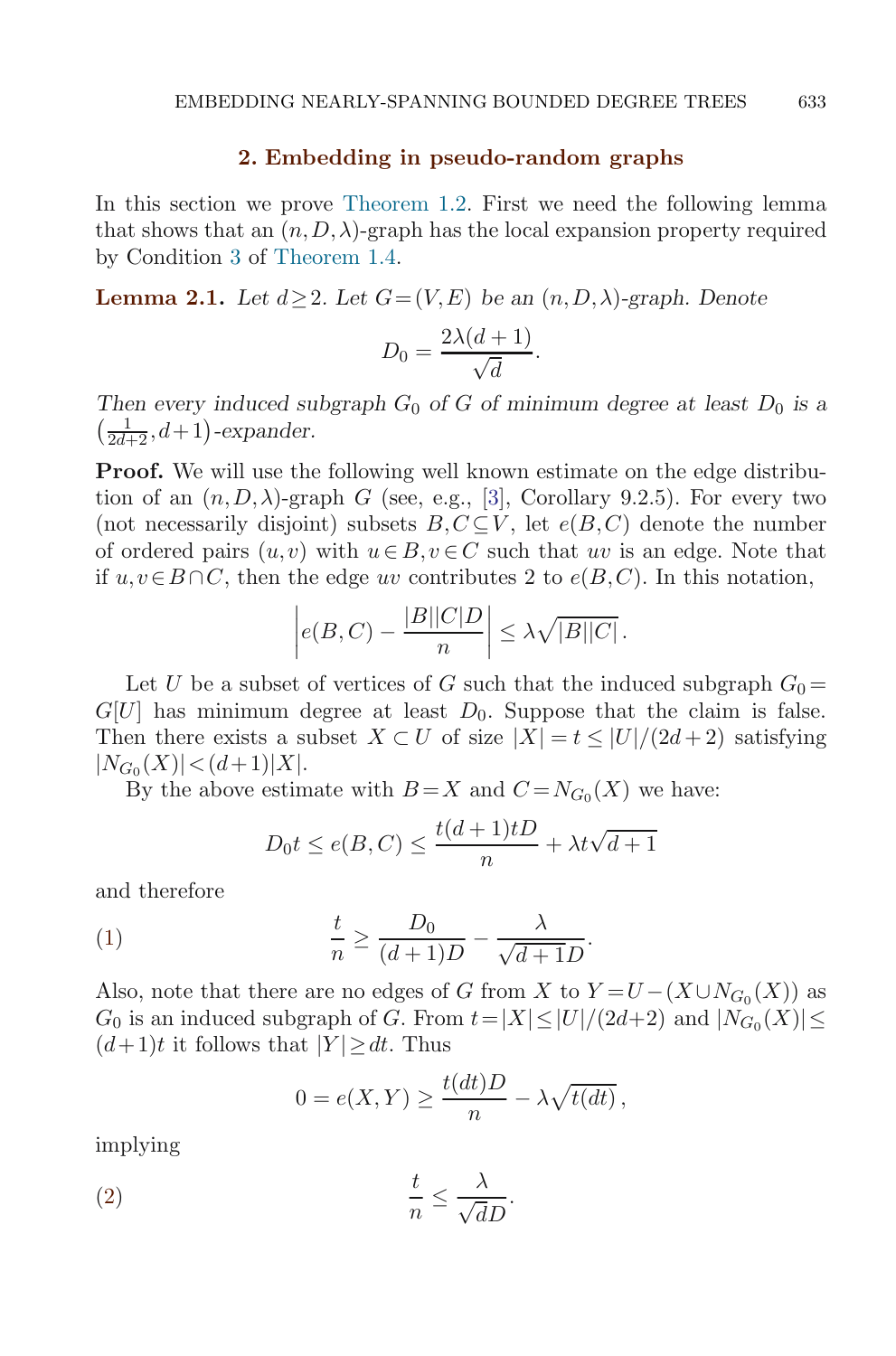Comparing  $(1)$  and  $(2)$  we obtain

$$
\frac{D_0}{(d+1)D} - \frac{\lambda}{\sqrt{d+1}D} \le \frac{\lambda}{\sqrt{d}D}.
$$

П

Plugging in the definition of  $D_0$  we derive a contradiction.

**Proof of Theorem 1.2.** Since every graph with minimal degree k contains all the trees on k vertices we can assume that  $D < (1 - \varepsilon)n$ . Let A be the adjacency matrix of G. The trace of  $A^2$  equals the number of ones in A, which is exactly  $2|E(G)|=nD$ . We thus obtain that

$$
nD = Tr(A^{2}) = \sum_{i=1}^{n} \lambda_{i}^{2} \le D^{2} + (n-1)\lambda^{2}
$$

and therefore  $\lambda^2 \ge \frac{D(n-D)}{n-1} \ge \varepsilon D$ . This together with our assumption on  $D/\lambda$ implies

$$
n \ge D \ge \varepsilon \left(\frac{D}{\lambda}\right)^2 \ge \frac{160^2 d^5 \log^2(2/\varepsilon)}{\varepsilon}.
$$

Since  $\Delta(G) = \delta(G) = D$ , from this inequality it follows that G satisfies Conditions 1, 2 of Theorem 1.4. Finally since

$$
\frac{\varepsilon D}{40d^2\log(2/\varepsilon)}\geq \frac{2(d+1)\lambda}{\sqrt{d}}
$$

we can conclude using Lemma 2.1 that  $G$  also satisfies the last condition of Theorem 1.4. Thus G contains every tree of size  $(1-\varepsilon)n$  with maximum degree at most d. П

# **3. Embedding in random graphs**

To prove Theorem 1.1 we first need to show that a sparse random graph contains a.s. a nearly spanning subgraph with good local expansion properties.

**Lemma 3.1.** For every integer  $d > 2$ , real  $0 < \theta < 1/2$  and  $D > 50\theta^{-1}$  the random graph  $G(n, \frac{4D}{n})$  almost surely contains a subgraph  $G^*$  *having the following properties:*

*1.*  $|V(G^*)| \geq (1 - \theta)n$ ; 2.  $D \leq d_{G^*}(v) \leq 10D$  *for every*  $v \in V(G^*)$ ;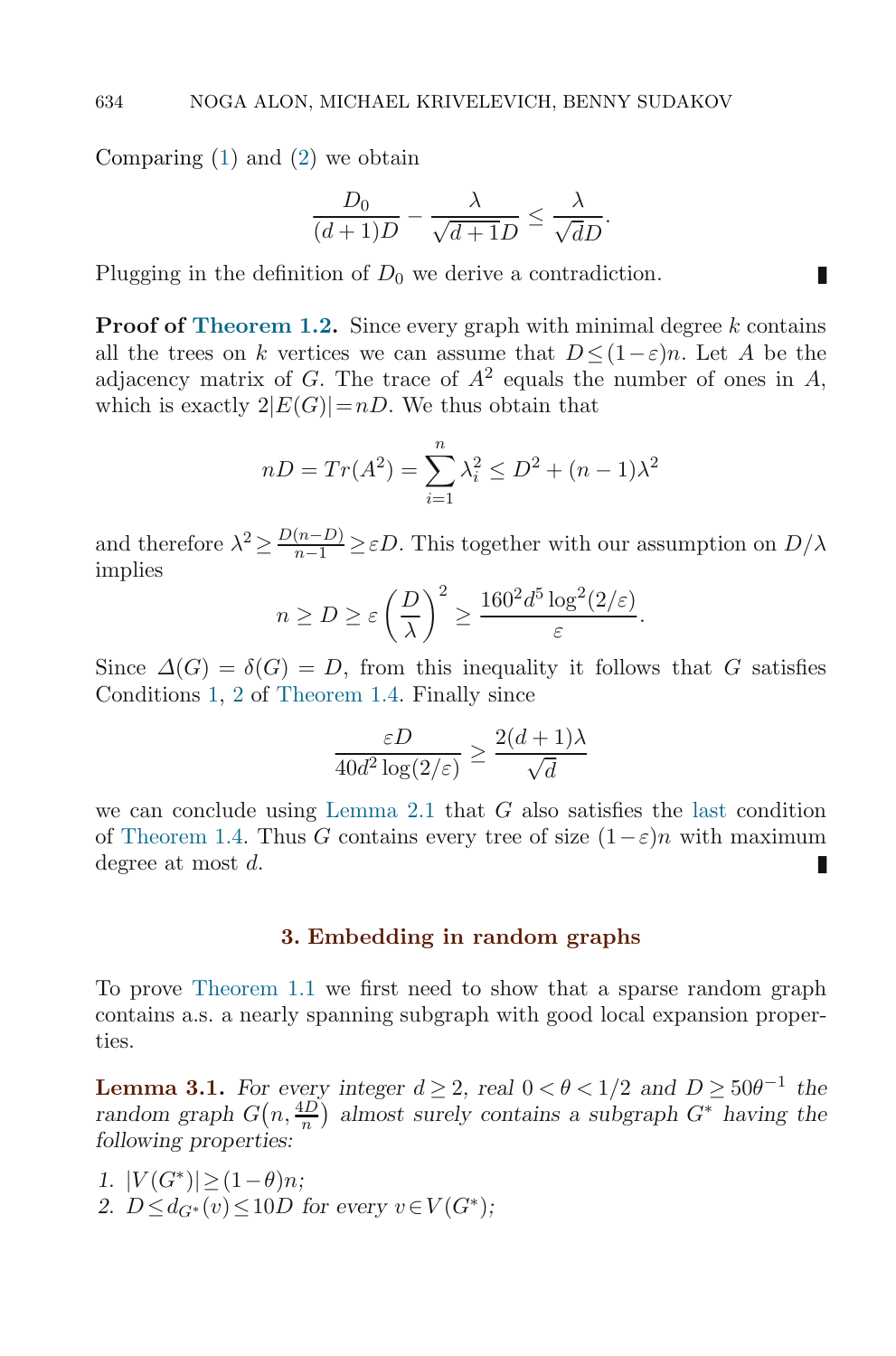*3. every induced subgraph*  $G_0$  *of*  $G^*$  *of minimum degree at least*  $D_0 =$  $100d \log D$  is a  $\left(\frac{1}{2d+2}, d+1\right)$ -expander.

The following statement contains a few easy facts about random graphs.

**Proposition 3.2.** Let  $G(n, p)$  be a random graph with  $np > 20$ , then almost *surely*

(i) The number of edges between any two disjoint subsets of vertices  $A, |A|$  = a and  $B$ ,  $|B|=b$  with  $abp \geq 32n$  *is at least*  $abp/2$  *and at most*  $3abp/2$ *. (ii) Every subset of vertices of size*  $a \leq n/4$  *spans less than*  $anp/2$  *edges.* 

**Proof.** (i) Since the number of edges between  $A$  and  $B$  is a binomially distributed random variable with parameters  $ab$  and  $p$ , it follows by the standard Chernoff-type estimates (see, e.g., [3]) that (denoting  $t=abp/2$ )

$$
\mathbb{P}\left[e(A,B) - abp < -t\right] \le e^{-\frac{t^2}{2abp}} = e^{-abp/8}
$$

and

$$
\mathbb{P}[e(A,B) - abp > t] \le e^{-\frac{t^2}{2abp} + \frac{t^3}{2(abp)^2}} = e^{-abp/16}.
$$

Using that  $abp\geq 32n$  we can bound the probability that there are sets A, B with  $|e(A, B) - abp| > abp/2$  by  $2^n \cdot 2^n \cdot (2e^{-2n}) = o(1)$ .

Since  $np/2 \geq 10$  and  $n/a \geq 4$ , the probability that there is a subset of size a which violates the assertion (ii) is at most

$$
\mathbb{P}_a \leq {n \choose a} {a^2/2 \choose anp/2} p^{anp/2} \leq \left(\frac{en}{a} \left(\frac{ea}{np}\right)^{np/2} p^{np/2}\right)^a
$$

$$
= \left(\frac{e^{np/2+1}}{(n/a)^{np/2-1}}\right)^a \leq \left(\frac{e^{11}}{(n/a)^9}\right)^a.
$$

It is easy to see that  $\mathbb{P}_a \ll n^{-1}$  for all  $a \leq n/4$  and so  $\sum_a \mathbb{P}_a = o(1)$ .

**Proof of Lemma 3.1.** Let  $G = G(n, p)$  be a random graph with  $p = \frac{4D}{n}$ and let X be the set of  $\theta n/2$  vertices of largest degrees in G. By Part (ii) of Proposition 3.2, a.s. this set spans less than  $|X|np/2=2D|X|$  edges. Also, since  $\frac{4D}{n}|X|(n-|X|) \geq 2D\theta(n/2) \geq 50n$ , Part (i) of this proposition implies that a.s. the number of edges between X and  $V(G) - X$  is at most  $3|X|np/2=6D|X|$ . Therefore the sum of the degrees of the vertices in X is bounded by  $10D|X|$  and hence there is a vertex in X with degree at most 10D. By the definition of X, this implies that there are at most  $\theta n/2$ vertices in G with degree larger than 10D. Delete these vertices and denote

 $\mathcal{L}_{\mathcal{A}}$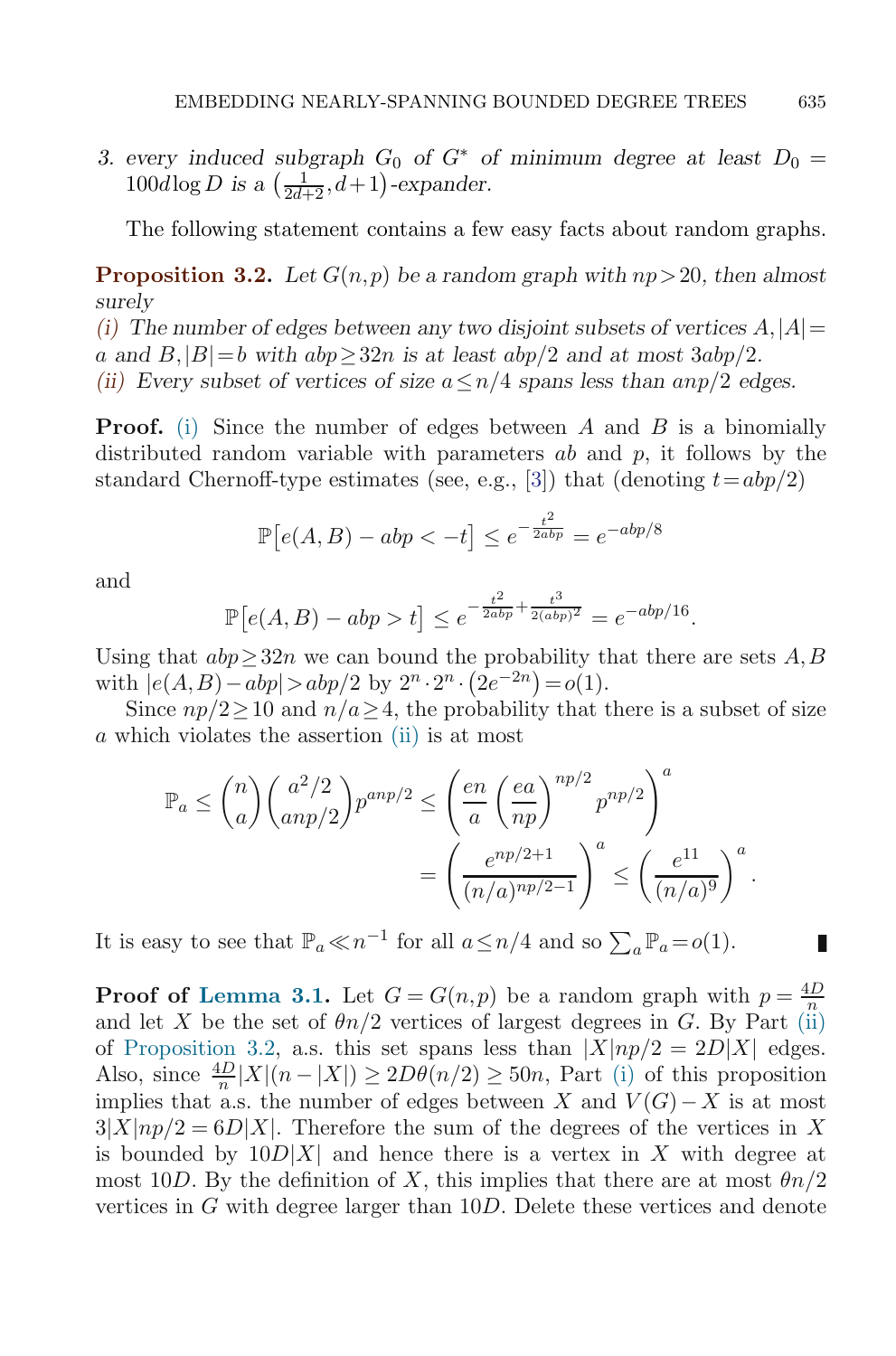the remaining graph by  $G'$ . Next, as long as  $G'$  contains a vertex v of degree less than D, delete it. If we deleted more than  $\theta n/2$  vertices, then the original random graph contains two sets Y and  $V(G') - Y$  such that  $|Y| = \theta n/2$ ,  $|V(G') - Y| \ge (1 - \theta)n \ge n/2$  and there are less than  $D|Y| \le p|Y||V(G') - Y|/2$ edges between them. Since  $\frac{4D}{n}|Y||V(G') - Y| \ge \theta Dn \ge 50n$ , again by Part (i) of the previous statement this a.s. does not happen. Denote the resulting graph by  $G^*$ . Then it satisfies the first two conditions of the lemma and it remains to verify the third condition.

Suppose to the contrary that  $G^*$  contains a subset of vertices U such that the induced subgraph  $G_0 = G^*[U]$  has minimum degree at least  $D_0 =$ 100dlog D and is not a  $\left(\frac{1}{2d+2}, d+1\right)$ -expander. Then there exists a set  $X \subset U$ <br>of size  $|X| = t$  such that the set  $C = N_C(X)$  has size at most  $(d+1)t$  and of size  $|X| = t$  such that the set  $C = N_{G_0}(X)$  has size at most  $(d+1)t$  and there are at least  $D_0|X|/2=50dt\log D$  edges with an end in X and another end in C. If  $t \leq \frac{\log D}{D}n$ , then the probability that  $G(n,p)$  contains such sets is at most

$$
\mathbb{P}_{t} \leq {n \choose t} {n \choose (d+1)t} {t(d+1)t \choose 50dt \log D} p^{50dt \log D}
$$
\n
$$
\leq \left[ \left(\frac{en}{t}\right) \left(\frac{en}{(d+1)t}\right)^{d+1} \left(\frac{e(d+1)tp}{50d \log D}\right)^{50d \log D} \right]^{t}
$$
\n
$$
\leq \left[ e \left(\frac{n}{t}\right)^{2d} \left(\frac{e}{8} \cdot \frac{Dt}{n \log D}\right)^{50d \log D} \right]^{t}
$$
\n
$$
= \left[ e \left(\frac{e}{8}\right)^{50d \log D} \left(\frac{D}{\log D}\right)^{2d} \left(\frac{Dt}{n \log D}\right)^{50d \log D - 2d} \right]^{t}
$$
\n
$$
< \left[ e^{-25d \log D + 2d \log D + 1} \left(\frac{t}{n \log D/D}\right)^{40d \log D} \right]^{t}
$$
\n
$$
\leq \left[ D^{-20d} \left(\frac{t}{n \log D/D}\right)^{40d \log D} \right]^{t}.
$$

Checking separately two cases  $t < \log n$  and  $\log n \leq t < \frac{\log D}{D}n$  it is easy to see that in both  $\mathbb{P}_t \ll n^{-1}$ .

If  $t \geq \frac{\log D}{D}n$  we apply a different argument. Note that there are no edges of  $G(n,p)$  from X to  $C = U - (X \cup N_{G_0}(X))$  since  $G_0$  is an induced subgraph. From  $t = |X| \leq |U|/(2d+2)$  and  $|N_{G_0}(X)| \leq (d+1)t$  it follows that  $|C| \geq dt$  and therefore the probability of such event in  $G(n, p)$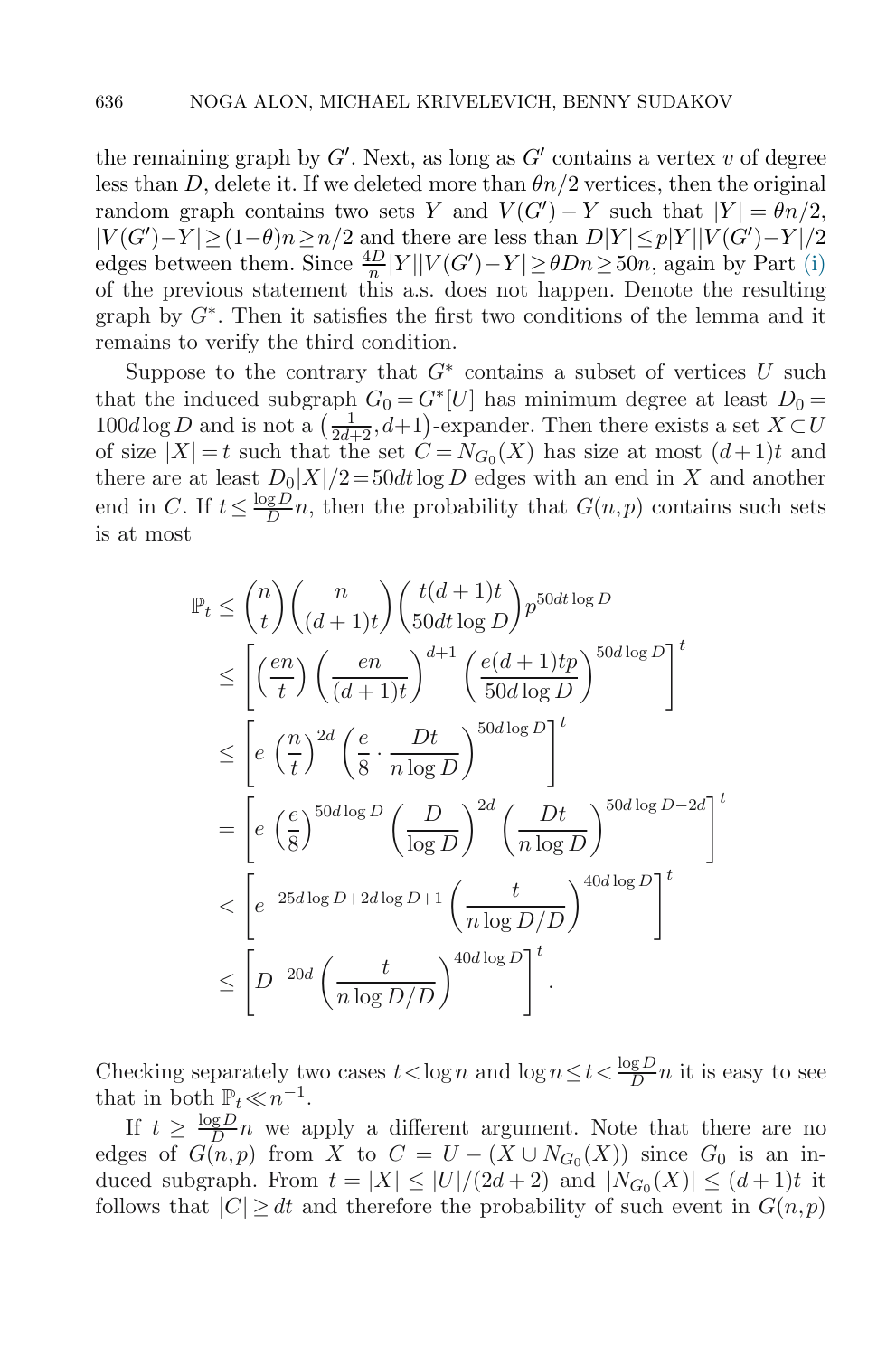is at most

$$
\mathbb{P}_{t} \leq {n \choose t} {n \choose dt} (1-p)^{dt^{2}} \leq \left[\frac{en}{t} \cdot \left(\frac{en}{dt}\right)^{d} e^{-pdt}\right]^{t}
$$

$$
\leq \left[\left(\frac{en}{t}\right)^{2d} e^{-pdt}\right]^{t} = \left[\left(\frac{en}{t}\right)^{2} \cdot e^{-pt}\right]^{dt}
$$

$$
\leq \left[\left(\frac{en}{n \log D/D}\right)^{2} \cdot e^{-\frac{4D}{n} \cdot \frac{\log D}{D}n}\right]^{dt}
$$

$$
\leq (D^{2}D^{-4})^{dt} = o(n^{-1}).
$$

Thus the probability that  $G^*$  fails to satisfy the third condition is at most  $\sum_{t=1}^n \mathbb{P}_t = o(1).$ 

**Proof of Theorem 1.1.** Let  $d \geq 2$ ,  $0 < \varepsilon < 1/2$  and c satisfy the assumption of Theorem 1.1. Set  $\theta = 0.01\varepsilon$ ,  $D = c/4$  and let  $\varepsilon_1 = \frac{\varepsilon - \theta}{1-\theta} \ge 0.99\varepsilon$ . Then<br>by Lemma 3.1  $G(n, c/n)$  almost surely contains a subgraph  $G^*$  of order by Lemma 3.1  $G(n, c/n)$  almost surely contains a subgraph  $G^*$  of order  $n_1 \geq (1-\theta)n$  such that  $D \leq \delta(G^*) \leq \Delta(G^*) \leq 10D$  and every induced subgraph  $\epsilon(G^*)$  with minimum degree at least  $100d \log D$  is an  $\left(\begin{array}{cc} 1 & d+1 \\ 1 & d+1 \end{array}\right)$  even adopted of  $G^*$  with minimum degree at least  $100d \log D$  is an  $\left(\frac{1}{2d+2}, d+1\right)$ -expander.<br>Using that  $\Delta(G^*) \leq 10\delta(G^*)$  and Using that  $\Delta(G^*) \leq 10\delta(G^*)$  and

$$
n_1 \ge \delta(G^*) \ge D \ge \frac{10^6 d^3 \log d \log^2(2/\varepsilon)}{4\varepsilon} > \frac{480d^3 \log(2/\varepsilon_1)}{\varepsilon_1}
$$

we conclude that  $G^*$  satisfies Conditions 1 and 2 of Theorem 1.4 (with  $\varepsilon_1$ ). To verify the third condition it is enough to check that the assumptions in Theorem 1.1 imply that

$$
100d \log D \le \frac{\varepsilon_1 D}{40d^2 \log(2/\varepsilon_1)}.
$$

Note that one can simply substitute the lower bound for D in the above expression, since  $x/\log x$  is an increasing function for  $x > 3$ . Therefore by Theorem 1.4,  $G^*$  contains every tree of size  $(1-\varepsilon_1)n_1 \ge (1-\varepsilon_1)(1-\theta)n = (1-\varepsilon)n$ <br>with maximum degree at most d with maximum degree at most d.

## **4. Embedding plan and main tools**

To prove Theorem 1.4 we will use the following framework. Given a tree  $T$ , we first cut it into subtrees  $T_1, T_2, \ldots, T_s$  of carefully chosen sizes, so that the number s of these subtrees satisfies  $s \leq 10d^2 \log(2/\varepsilon)$ , and each subtree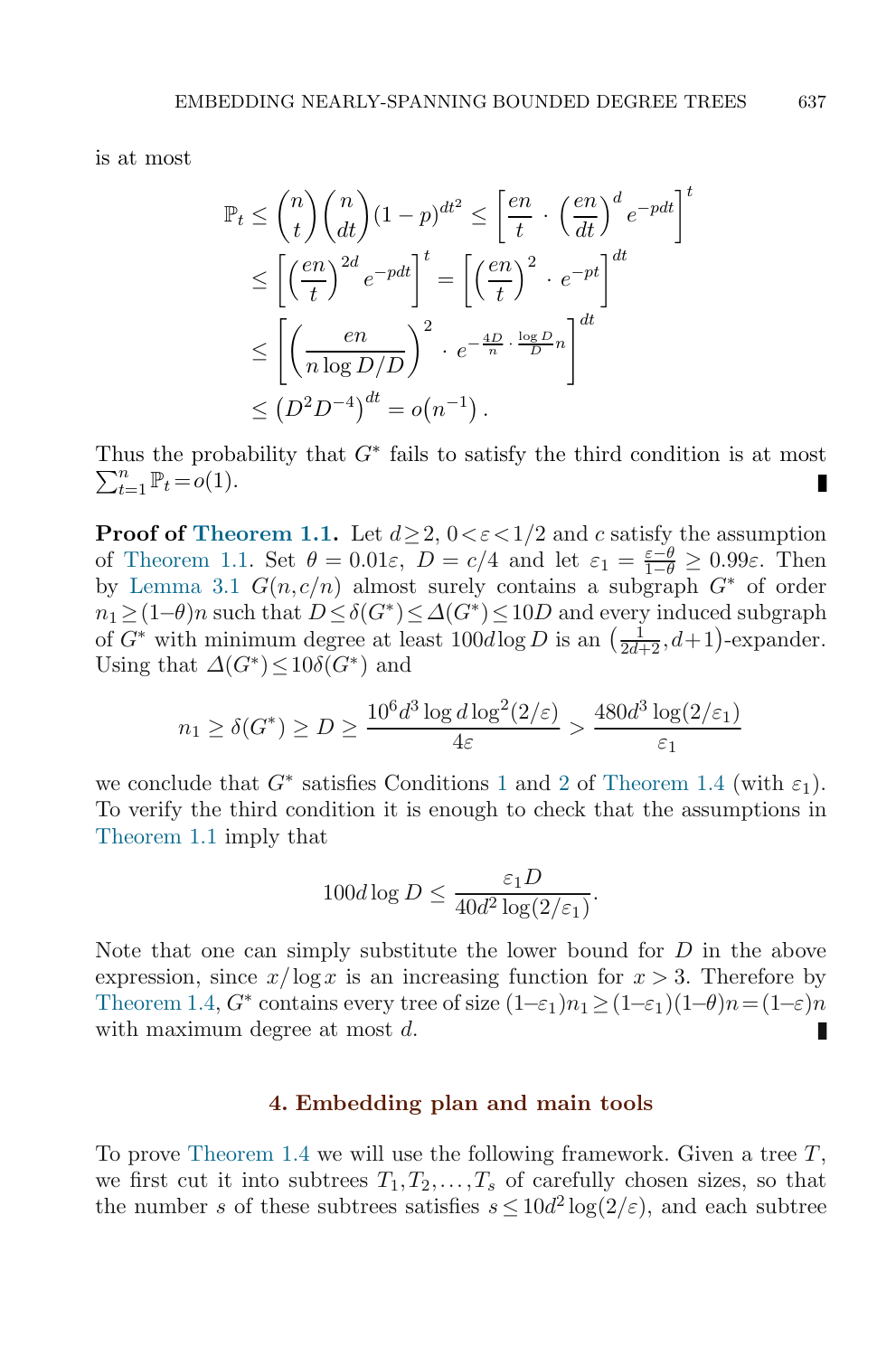$T_i$  is connected by a unique edge to the union of all previous subtrees. The subtrees  $T_i$  will be embedded sequentially in order, starting from  $T_1$ .

We then choose s pairwise disjoint sets of vertices  $S_1, S_2, \ldots, S_s$  whose total size is at most  $\epsilon n/2$ , such that each vertex of the graph has many neighbors in each set  $S_i$ . The set  $S_i$  will be used only when embedding the subtree  $T_i$ , and will not be touched before that step. (It can be used later, but we will not do it here, as it complicates matters and does not improve the estimates in any essential way.) During the embedding process we maintain a set R of at most s vertices, which will consist of all roots of the trees  $T_i$ that still have to be embedded, and will not contain any vertex of the sets  $S_i$ .

At the *i*-th step we are to embed the tree  $T_i$  starting from a given root  $x_i \in R$ . (At the first step a root is chosen arbitrarily.) Suppose that the current set of unused vertices of G is  $V_{i-1}$ . We take an arbitrary subset  $U_i$  of size  $|U_i| = \Theta(|V(T_i)|d)$  which contains the vertex  $x_i$  that will be the root of  $T_i$  (but contains no other members of R), contains the set  $S_i$ , and contains no member of  $S_i$  for  $j \neq i$ . Note that as each vertex has many neighbors in  $S_i$ , the minimum degree in the induced subgraph of G on  $U_i$  is large.

Since the minimum degree of  $G[U_i]$  is large enough, we can use the result of Friedman and Pippenger to embed a copy of  $T_i$  in  $U_i$ , rooting it at  $x_i$ . (We actually need a slightly modified, rooted version, of their result.) All vertices of  $U_i$  unused when embedding  $T_i$  are recycled, and we thus get  $V_i$ by deleting from  $V_{i-1}$  only the vertices used for embedding  $T_i$ .

The final step of embedding  $T_i$  is to embed the edges crossing from  $T_i$ to yet unembedded pieces  $T_i$ , with  $j>i$  (using vertices of  $U_i$ ). We then add the endpoints of those edges outside  $T_i$  to the list R of special vertices, and delete  $x_i$  from R. Each of the newly added special vertices will serve as a root for embedding the corresponding piece  $T_i$ . Observe that the number of special vertices is at most s at any stage of the embedding.

The precise technical details are described in what follows.

### **4.1. The result of Friedman and Pippenger**

The cornerstone of our proof is the embedding result of Friedman and Pippenger. In fact, we need a slightly stronger version of it – they showed the existence of a tree  $T$ , while we need to embed a rooted version of  $T$  in  $G$ starting from a fixed vertex  $v \in V(G)$  as its root. Luckily, a careful reading of [15] reveals that the following holds as well.

**Theorem 4.1 ([15]).** *Let* T *be a tree on* k *vertices of maximum degree at most* d rooted at r. Let  $H = (V, E)$  be a non-empty graph such that, for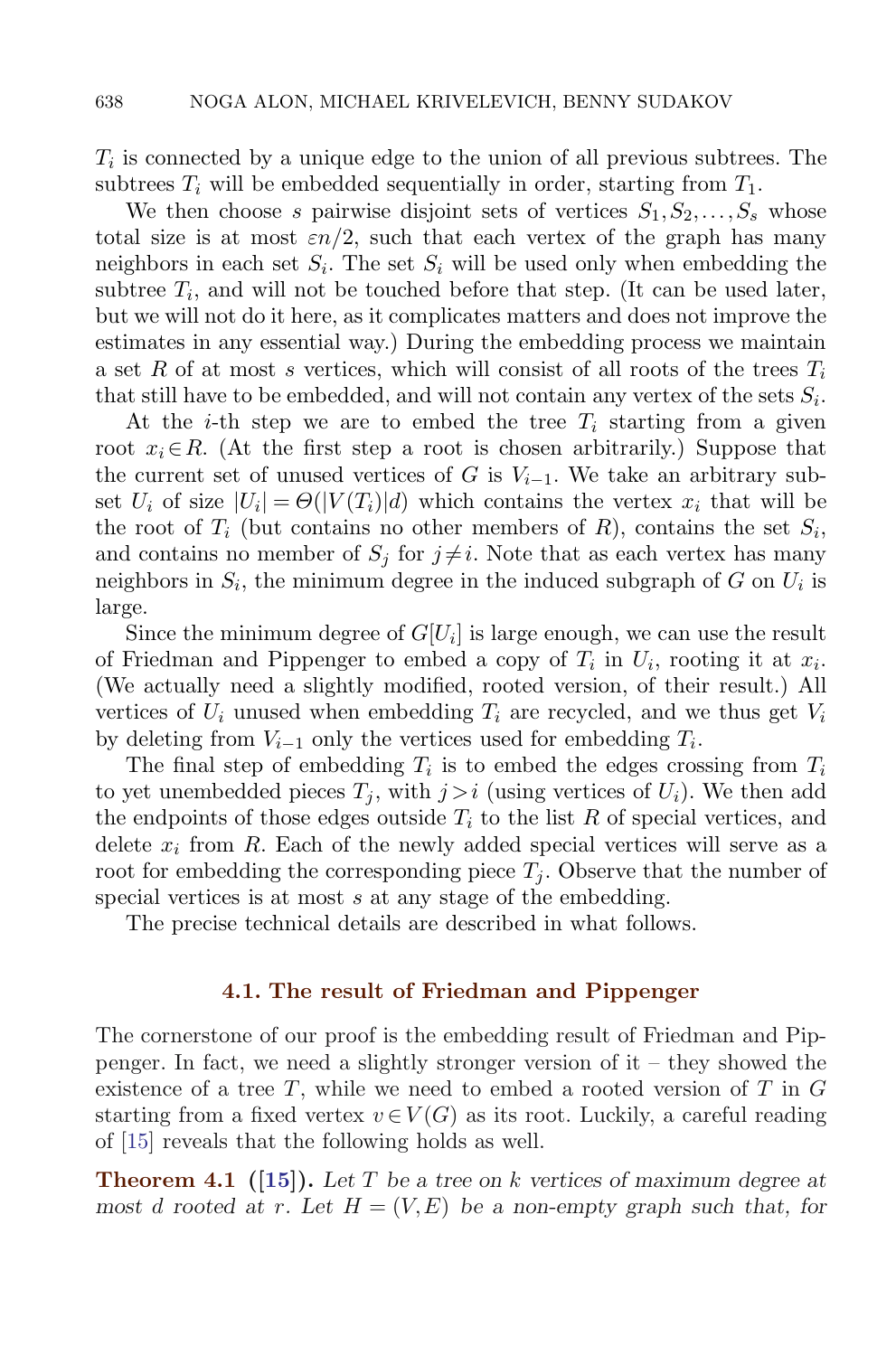*every*  $X \subset V(H)$  *with*  $|X| \leq 2k-2$ *,* 

 $|N_H(X)| > (d+1)|X|$ .

Let further  $v \in V(H)$  be an arbitrary vertex of H. Then H contains a copy *of* T*, rooted at* v*.*

## **4.2. Cutting the tree into pieces**

**Proposition 4.2.** *Let* d≥2 *and* k *be positive integers. Let* T *be a tree on at least* k+1 *vertices with maximum degree at most* d*. Then there exists an edge*  $e \in E(T)$  *such that at least one of the two trees obtained from* T *by deleting* e has at least k and at most  $(d-1)(k-1)+1$  vertices.

**Proof.** Choose a leaf r of T arbitrarily and root T at r. For  $i > 0$  denote by  $L_i$  the set of vertices of T at distance i from r. For a vertex  $v \in V(T)$  let  $t(v)$  be the number of vertices in the subtree of T rooted at v. Now, let

 $i_0 = \max\{i : L_i \text{ contains a vertex } v \text{ with } t(v) \geq k\}.$ 

As  $L_1$  has only one vertex v with  $t(v)=|V(T)|-1\geq k$ , it follows that  $i_0\geq 1$ . Choose a vertex  $u \in L_{i_0}$  such that  $t(u) \geq k$ . Then by the definition of  $i_0$  all sons w of u in T satisfy:  $t(w) \leq k-1$ , the number of sons does not exceed  $d-1$ , and therefore  $t(u) \leq (d-1)(k-1)+1$ .

Let now x be the father of u in T. Then  $e = (x, u)$  is the required edge.

**Corollary 4.3.** Suppose  $0 < \varepsilon < 1/2$ , and let T be an arbitrary tree on (1−ε)n *vertices, with maximum degree at most* d*. Then one can cut* T *into* s subtrees  $T_1, T_2, \ldots, T_s$ , so that each tree  $T_i$  is connected by a unique edge *to the union of all trees*  $T_i$  *with*  $j \lt i$ *, and such that for every*  $i > 1$ *,* 

$$
\frac{\varepsilon n/2 + \sum_{j>i} |V(T_j)|}{8d^2} \le |V(T_i)| \le \frac{\varepsilon n/2 + \sum_{j>i} |V(T_j)|}{8d}.
$$

*For* i= 1*, the upper bound holds, but the lower bound may fail. Moreover,*  $s \leq 10d^2 \log(2/\varepsilon)$ .

**Proof.** We choose the trees  $T_i$  one by one, starting from the *last* one. By Proposition 4.2 we first find a tree  $T_1'$  of size at least  $\frac{\varepsilon n}{16d^2}$  and at most  $\frac{\varepsilon n}{16d}$ ,<br>and omit it from T. Suppose we have already chosen  $T_1'$   $T_2'$   $T_1'$  , such and omit it from T. Suppose we have already chosen  $T_1', T_2', \ldots, T_{i-1}'$  such that for every  $i \leq i$ that for every  $j < i$ 

$$
\frac{\varepsilon n/2 + \sum_{r < j} |V(T'_r)|}{8d^2} \le |V(T'_j)| \le \frac{\varepsilon n/2 + \sum_{r < j} |V(T'_r)|}{8d},
$$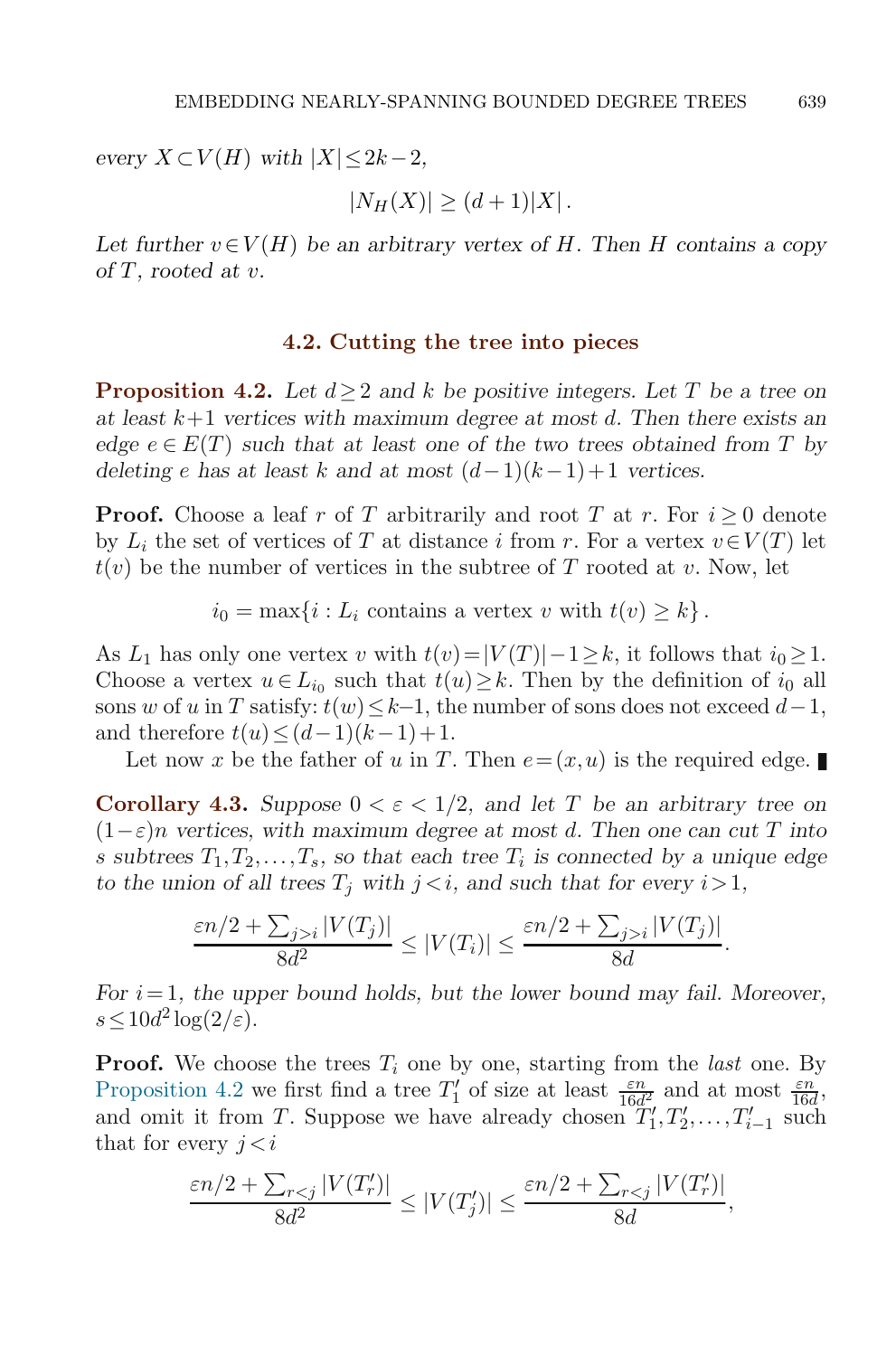and each  $T_i'$  has a unique edge joining it to  $V(T) \setminus \cup_{r < j} V(T_r')$ . Let T' be the tree obtained from T by omitting all the vertices of all subtrees  $T'_i$ ,  $j \lt i$ . If the number of vertices of T' is at most  $\frac{\varepsilon n/2 + \sum_{r \leq i} |V(T_r)|}{8d}$ , then define  $T_i' = T'$ <br>and  $s = i$ . Else, apply Proposition 4.2 to find a tree T' in T' whose size and  $s = i$ . Else, apply Proposition 4.2 to find a tree  $T_i'$  in T' whose size is at least  $\frac{\varepsilon n/2 + \sum_{r \leq i} |V(T_r)|}{8d^2}$  and at most  $\frac{\varepsilon n/2 + \sum_{r \leq i} |V(T_r)|}{8d}$ , and continue. To estimate the number of steps in this process define  $a_i = \varepsilon n/2 + \sum_{j \leq i} |V(T_j)|$ . Observe that  $a_0 = \varepsilon n/2, a_i \leq \varepsilon n/2 + |V(T)| \leq n$  and  $a_i = a_{i-1} + |V(T'_i)| \geq$  $\left(1+\frac{1}{8d^2}\right)a_{i-1}$ . From this it follows that

$$
\frac{2}{\varepsilon} \ge \frac{a_i}{a_0} \ge \left(1 + \frac{1}{8d^2}\right)^i,
$$

and hence this process terminates after at most  $10d^2 \log(2/\varepsilon)$  steps. Finally, for  $1 \le i \le s$  define  $T_i = T'_{s-i+1}$ .

# **4.3. Splitting vertex degrees**

**Lemma 4.4.** Let numbers  $K, \delta, \Delta$  satisfy

$$
K\Delta^2 e^{-(\delta/8K)+1} < 1.
$$

*Then the following holds. Let*  $H = (V, E)$  *be a graph in which*  $\delta \leq d(v) \leq \Delta$  for  $\text{each } v \in V$ . Then H contains K pairwise disjoint sets of vertices  $S_1, S_2, \ldots, S_K$ such that every vertex of H has at least  $\frac{\delta}{2K}$  neighbors in each set  $S_i$ .

**Proof.** This is a simple consequence of the Lovász Local Lemma  $(c.f., e.g., [3], Chapter 5)$ . Color the vertices of H randomly and independently by K colors. For each vertex v and color  $i, 1 \le i \le K$ , let  $A_{v,i}$  be the event that v has less than  $\frac{\delta}{2K}$  neighbors of color i. By Chernoff's Inequality the probability of each event  $A_{v,i}$  is at most  $e^{-\delta/(8K)}$ . In addition, each event  $A_{n,i}$  is mutually independent of all events but the events  $A_{n,i}$  where either  $u=v$  or u and v have common neighbors in H. As there are less than  $K(\Delta(\Delta-1)+1) \leq K\Delta^2$  such events, it follows by the Local Lemma that with positive probability none of the events  $A_{v,i}$  holds. The desired result follows, by letting  $S_i$  denote the set of all vertices of color i. П

# **5. Proof of Theorem 1.4**

Let  $G = (V, E)$  be a graph satisfying the assumptions of the theorem. Let T be a tree on at most  $(1-\varepsilon)n$  vertices with maximum degree at most d.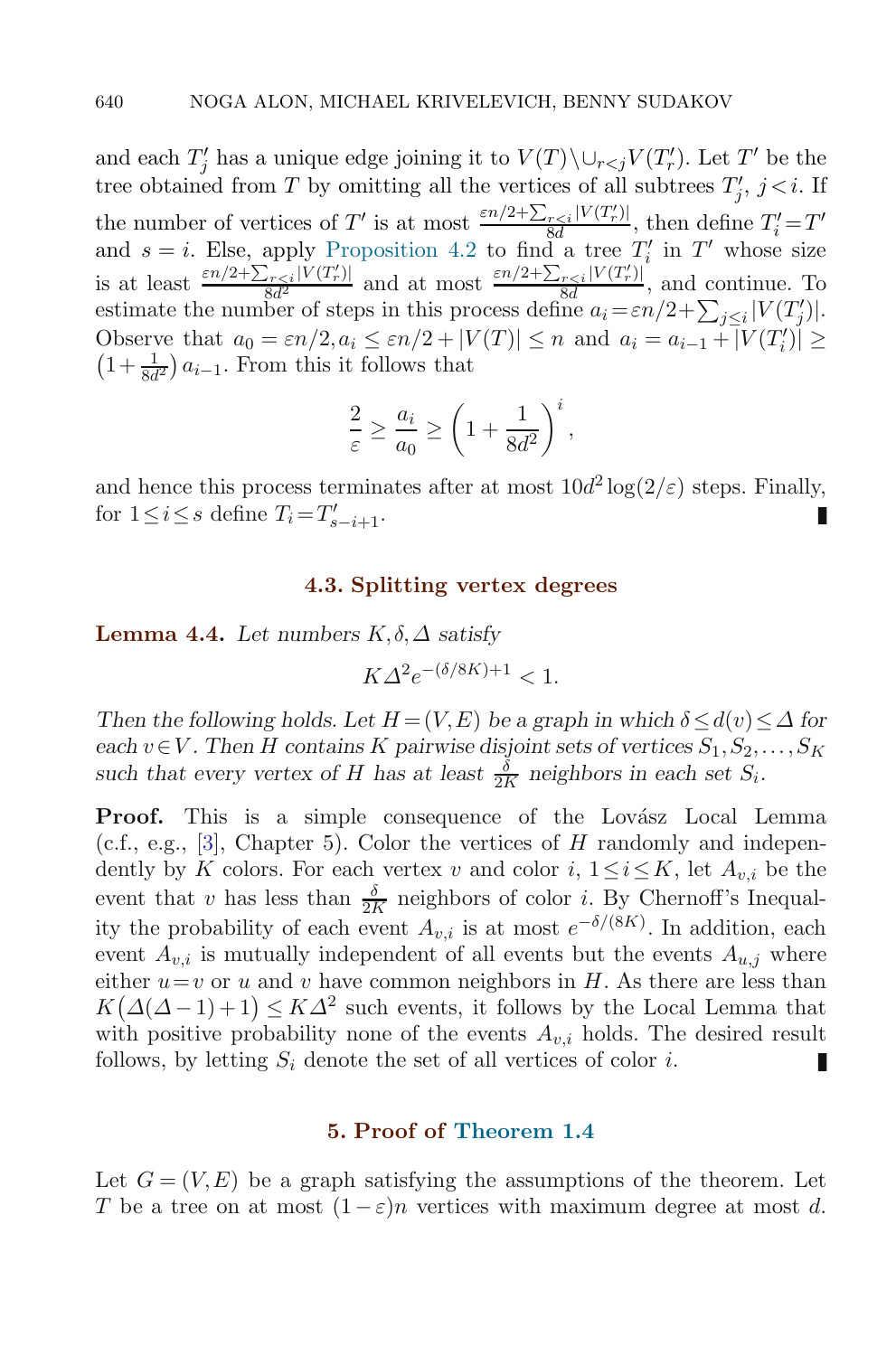By Corollary 4.3 the tree T can be partitioned into subtrees  $T_1, T_2, \ldots, T_s$ satisfying the conditions of the Corollary, where  $s \leq 10d^2 \log(2/\varepsilon)$ . Choose an arbitrary root for  $T_1$ . For  $i > 1$ , the root of  $T_i$  is the vertex incident with the unique edge that connects  $T_i$  to the union of the previous trees. Put  $K=2s/\varepsilon$ . By Condition 2 in the theorem, and Lemma 4.4 there are K pairwise disjoint sets of vertices  $S_i$  of G such that every vertex of G has at least  $\delta/(2K) \ge \frac{\varepsilon \delta}{40d^2 \log(2/\varepsilon)}$  neighbors in each set  $S_i$ . Take the s smallest sets  $S_i$  and renumber them so that they are denoted by  $S_1, S_2, \ldots, S_s$ . Obviously, their total size is at most  $\frac{ns}{K} = \frac{\varepsilon n}{2}$ . We will not use all the other sets  $S_i, i > s$ , in the rest of the proof.

Let  $x_1$  be an arbitrary vertex of G that does not lie in any of the sets  $S_i$ . Define  $R = \{x_1\}$  and let  $U_1$  denote the set of all vertices of G besides those in ∪<sub>j≠1</sub>S<sub>j</sub>. As  $U_1$  contains  $S_1$ , every vertex in the induced subgraph  $G[U_1]$ of G on  $U_1$  has degree at least  $\frac{\varepsilon \delta}{40d^2 \log(2/\varepsilon)}$ . Therefore, by Condition 3 in Theorem 1.4, and by Theorem 4.1 there is a copy of  $T_1$  in  $G[U_1]$  rooted at  $x_1$ . (Note that by Corollary 4.3, the size of  $T_1$  is at most  $\frac{|U_1|}{8d}$  and hence indeed one can apply here Theorem 4.1.) Moreover, we can in fact embed in  $U_1$  the required tree  $T_1$  together with the edges connecting it to the trees  $T_j$ <br>with  $i > 1$ , Add the ordinaints of these edges to the list B of planned restriction with  $j > 1$ . Add the endpoints of these edges to the list R of planned roots for the trees  $T_i$ , and delete  $x_1$  from R. This completes the embedding of  $T_1$ .

Assume that we have already embedded the first  $i-1$  trees  $T_r$ , where each  $T_r$  has been rooted in the vertex of R specified as its root, and where in step number r the tree  $T_r$  has been embedded using no vertices of R besides its root, and no vertices of  $\cup_{i\neq r}S_i$ , we proceed to the *i*-th step, in which we are to embed the tree  $T_i$  starting from a given root  $x_i \in R$ . Let  $U_i$  be the set of all vertices of  $G$  that have not been used for embedding the part of  $T$  embedded so far, besides the vertices in  $R-\{x_i\}$  and besides the vertices in  $\cup_{j\neq i}S_j$ . As before, since  $U_i$  contains  $S_i$ , every vertex in the induced subgraph  $G[U_i]$ of G on  $U_i$  has degree at least  $\frac{\varepsilon \delta}{40d^2 \log(2/\varepsilon)}$ . Therefore, by Condition 3 in Theorem 1.4, it is a  $\left(\frac{1}{2d+2}, d+1\right)$ -expander. By Corollary 4.3, the size of  $T_i$  is at most  $|U_i|/8d$  and the number of edges connecting  $T_i$  to the trees  $T_i$  for is at most  $|U_i|/8d$  and the number of edges connecting  $T_i$  to the trees  $T_j$  for  $j>i$  is bounded by

$$
s \le 10d^2 \log(2/\varepsilon) \le \frac{\varepsilon n}{48d} \le \frac{|U_i|}{24d}
$$

.

Therefore the size of  $T_i$  together with the vertices in  $T_j$  for  $j>i$  that are connected to it is less than a fraction  $\frac{1}{6d} \leq \frac{1}{2(2d+2)}$  of the size of  $U_i$ . Therefore,<br>by Theorem 4.1 we can embed T, including the edges connecting it to the by Theorem 4.1 we can embed  $T_i$  including the edges connecting it to the trees  $T_j$  with  $j>i$  in  $U_i$ , rooting it at  $x_i$ , and add the endpoints of the edges from  $T_i$  to future  $T_j$ 's to R.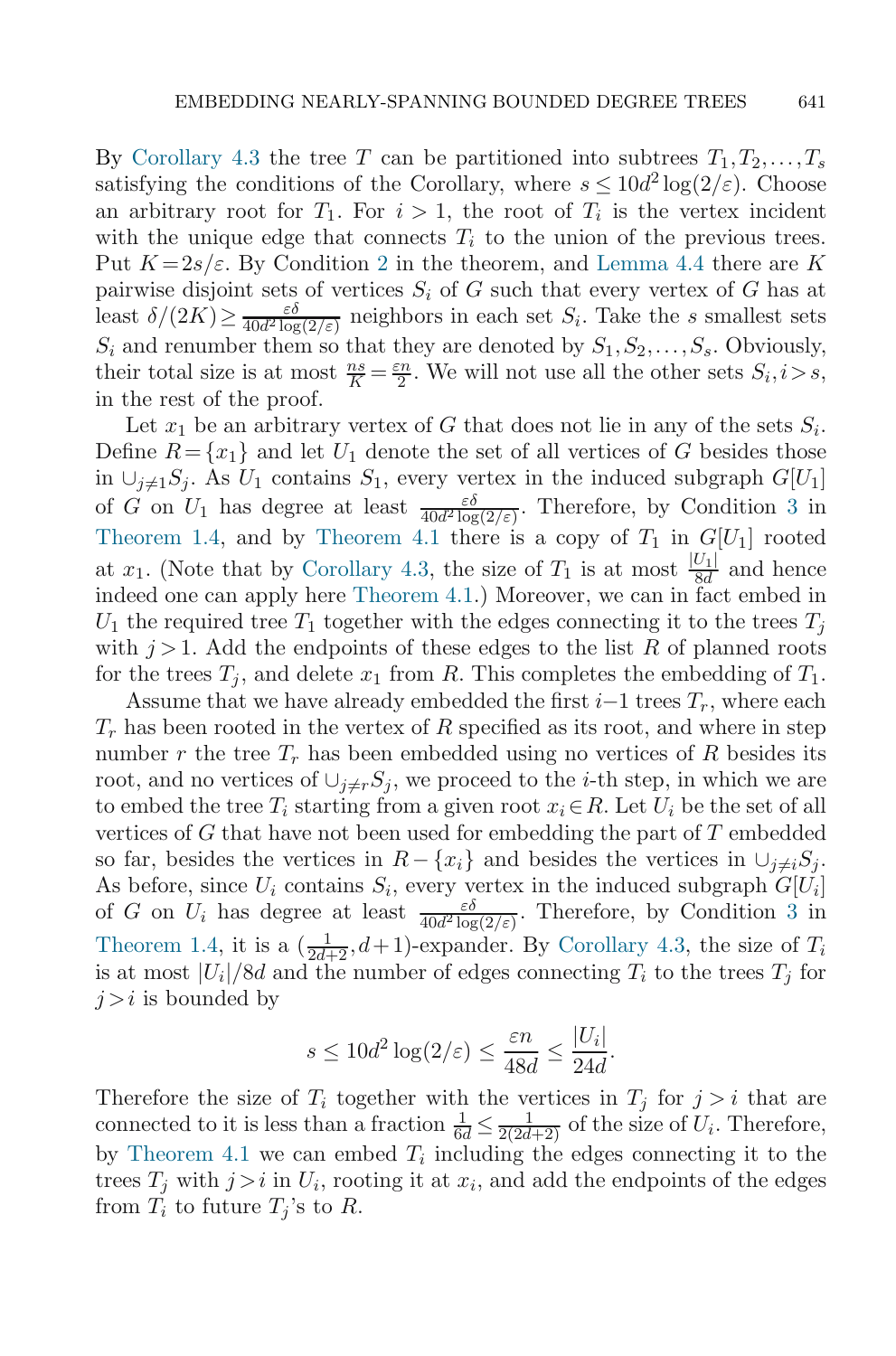As this process can be carried out until we finish the embedding of  $T_s$ , the assertion of the theorem follows.

# **6. Concluding remarks**

- Our lower bound on the edge probability of a random graph in Theorem 1.1 seems far from being best possible, and the correct order of magnitude should probably be more similar to the case of a longest path. Hence it is likely that already when  $c = O(d \log(1/\epsilon))$  the random graph  $G(n, c/n)$  contains a.s. every tree on  $(1-\epsilon)n$  vertices with maximum degree at most d.
- Embedding *spanning* trees of bounded degree in sparse random graphs is an intriguing question which is completely open. In case of the path, this question is very well understood (see, e.g., Chapter 8 of [6]) and it is known that for  $p = O(\log n/n)$  the random graph  $G(n, p)$  a.s. contains a Hamiltonian path. We believe that a more general result should be true, i.e., such a random graph should already contain a.s. every tree on n vertices with maximum degree at most d. Our methods are insufficient to attack this problem. Using Theorem 1.1 we can only prove the following much weaker result. Let  $T$  be a tree on  $n$  vertices with at least  $\epsilon n$  leaves, then there exists a constant  $a(\epsilon, d)$  such that the random graph  $G(n, \frac{a \log n}{n})$  a.s. contains T. Here is a brief sketch of the proof: we split  $G(n, p)$  into two random graphs  $G(n, p_1)$  and  $G(n, p_2)$ , where  $1-p=(1-p_1)(1-p_2), p_1 = \Theta(1/n), p_2 = \Theta(\log n/n)$ . Let T' be the tree obtained from T by deleting its leaves. We use Theorem 1.1 to embed a copy of T' in  $G(n, p_1)$ . Then we expose the edges of  $G(n, p_2)$  between the set of vertices  $V_0$  of G, not occupied by a copy of T', and the rest of the graph, and embed the leaves of  $T$  in  $V_0$  using matching-type results.
- Besides the model  $G(n, p)$ , another model of random graphs, drawing a lot of attention is the model of random regular graphs. A random regular graph  $G_{n,D}$  is obtained by sampling uniformly at random over the set of all simple  $D$ -regular graphs on a fixed set of  $n$  vertices. By the result of Friedman, Kahn and Szemerédi [14] the second eigenvalue of  $G_{n,D}$ is almost surely at most  $O(\sqrt{D})$  (see [13] for a more precise result). Therefore our Theorem 1.2 immediately implies that if  $D = D(d, \epsilon)$  is sufficiently large then  $G_{n,D}$  a.s. contains every tree on  $(1-\epsilon)n$  vertices with maximum degree d.

This result as well as the result of Theorem 1.2 are probably not optimal. We suspect that sufficiently large spectral gap (as a function of d only) already suffices to guarantee the embedding of every spanning tree of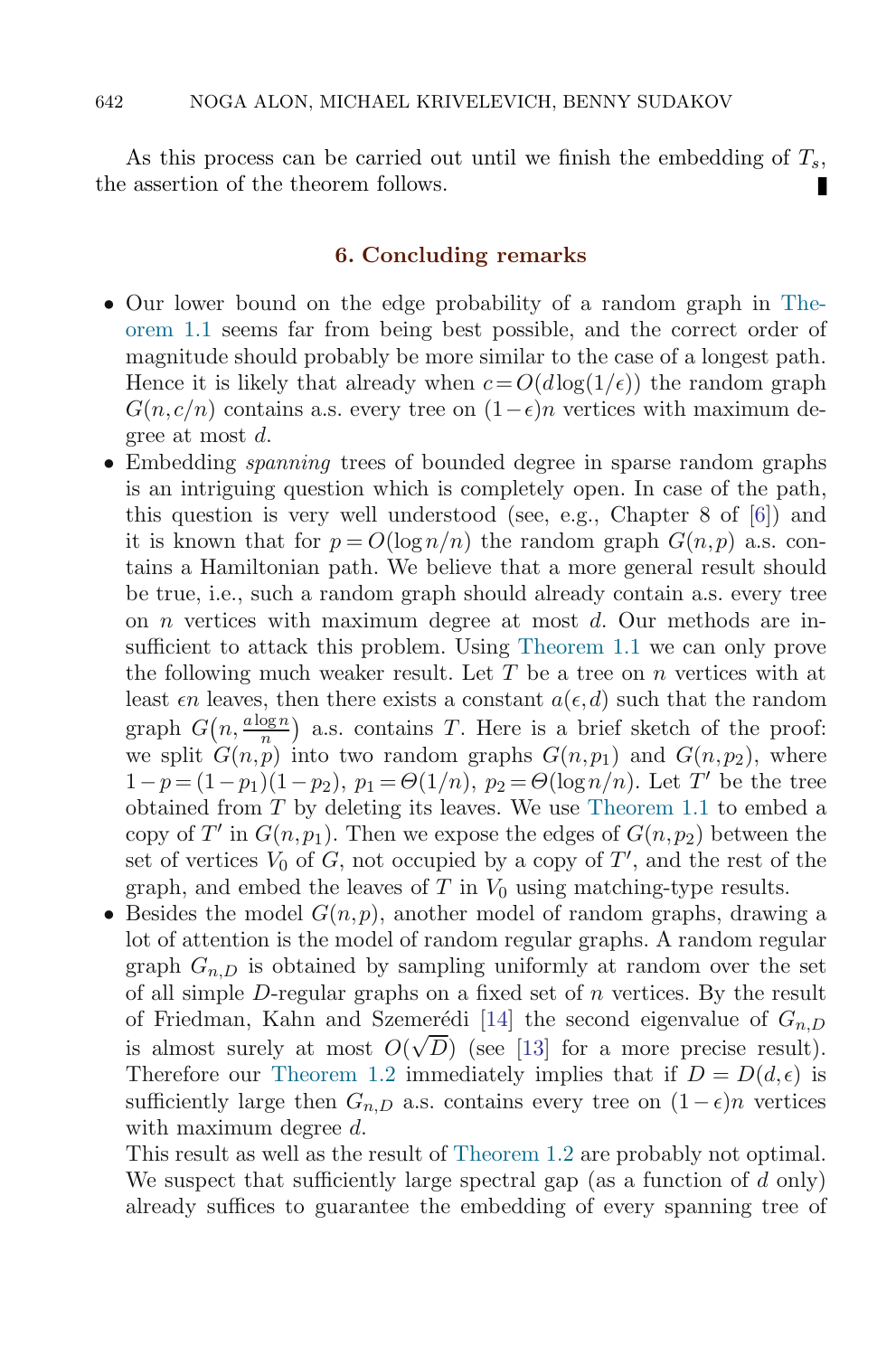bounded degree in a graph  $G$  of order  $n$ . This is not known even for the Hamiltonian path, and the best result in this case, obtained in [17], requires spectral gap of order roughly  $\log n$ .

**Acknowledgment.** A major part of this work was carried out when the last two authors were visiting Microsoft Research at Redmond, WA. They would like to thank the members of the Theory Group at Microsoft Research for their hospitality and for creating a stimulating research environment.

# **References**

- [1] M. AJTAI, J. KOMLÓS and E. SZEMERÉDI: The longest path in a random graph, Combinatorica **1(1)** (1981), 1–12.
- [2] N. ALON, M. CAPALBO, Y. KOHAYAKAWA, V. RÖDL, A. RUCIŃSKI and E. SZE-MERÉDI: Near-optimal universal graphs for graphs with bounded degrees, in *Proc.*  $5^{th}$ Int. Workshop on Randomization and Approximation techniques in Computer Science (RANDOM-APPROX 2001), Berkeley 2001, 170–180.
- [3] N. ALON and J. H. SPENCER: The probabilistic method,  $2<sup>nd</sup>$  ed., Wiley, New York, 2000.
- [4] S. N. Bhatt, F. Chung, F. T. Leighton and A. Rosenberg: Universal graphs for bounded-degree trees and planar graphs, SIAM J. Disc. Math. **2** (1989), 145–155.
- [5] B. BOLLOBAS: Long paths in sparse random graphs, *Combinatorica* **2(3)** (1982), 223–228.
- [6] B. BOLLOBÁS: Random graphs,  $2<sup>nd</sup>$  ed., Cambridge Studies in Advanced Mathematics, **73**, Cambridge University Press, Cambridge, 2001.
- [7] F. R. K. Chung and R. L. Graham: On graphs which contain all small trees, J. Combin. Theory Ser. B **24** (1978), 14–23.
- [8] F. R. K. Chung and R. L. Graham: On universal graphs, Ann. New York Acad. Sci. **319** (1979), 136–140.
- [9] F. R. K. Chung and R. L. Graham: On universal graphs for spanning trees, Proc. London Math. Soc. **27** (1983), 203–211.
- [10] F. R. K. Chung, R. L. Graham and N. Pippenger: On graphs which contain all small trees II, in Proc. 1976 Hungarian Colloquium on Combinatorics, 1978, 213–223.
- [11] W. Fernandez de la Vega: Long paths in random graphs, Studia Sci. Math. Hungar. **14** (1979), 335–340.
- [12] W. Fernandez de la Vega: Trees in sparse random graphs, J. Combin. Theory Ser. B **45** (1988), 77–85.
- [13] J. FRIEDMAN: On the second eigenvalue and random walks in random d-regular graphs, Combinatorica **11(4)** (1991), 331–362.
- [14] J. FRIEDMAN, J. KAHN and E. SZEMERÉDI: On the second eigenvalue in random regular graphs, in Proc. of  $21^{th}$  ACM STOC (1989), 587–598.
- [15] J. FRIEDMAN and N. PIPPENGER: Expanding graphs contain all small trees, Combinatorica **7(1)** (1987), 71–76.
- [16] A. Frieze: On large matchings and cycles in sparse random graphs, Discrete Math. **59** (1986), 243–256.